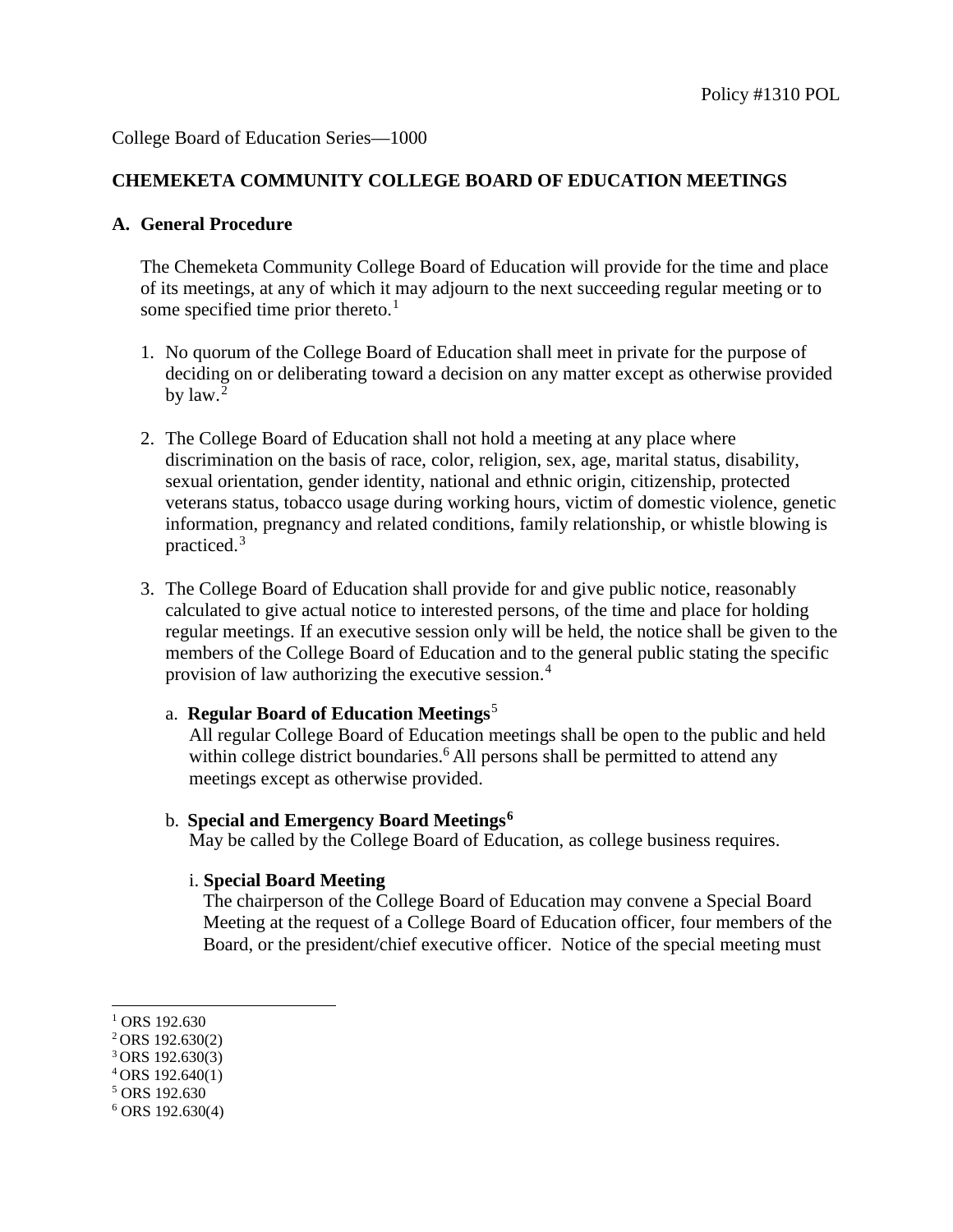#### **CHEMEKETA COMMUNITY COLLEGE BOARD OF EDUCATION MEETINGS** (Continued)

be submitted at least 24 hours before the meeting. The College Board of Education must contact the media and any interested parties of the meeting.<sup>[7](#page-1-0)</sup>

#### ii. **Emergency Board Meeting[8](#page-1-1)**

Is a Special Board Meeting called with less than 24 hours' notice. In case of actual emergency, a meeting may be held upon such notice as is appropriate under the circumstances. The College Board of Education must attempt to contact the media and any interested parties of the meeting. When the College Board of Education waives any notice requirement, in matters of an emergency nature, the minutes shall show the justification for the waiver.

#### c. **Telephonic Meetings[9](#page-1-2)**

Any meetings, including an executive session, may be held using a telephone or other electronic communication. All such meetings shall comply with Oregon Public Meetings Laws.

## d. **Executive Sessions[10](#page-1-3)**

When meeting to discuss matters of employment, real estate transactions, legal matters, or other matters exempt from public records, the College Board of Education shall meet in executive session. The public is excluded from executive sessions meetings.

## **B. Rules for Conducting College Board of Education Meetings**

The College Board of Education shall conduct meetings using the following rules in descending order: Relevant Oregon Revised Statutes, recent edition of Robert's Rules of Order along with College Board of Education adopted procedures.

#### **C. Public Participation in Board of Education Meetings**

1. College Board of Education meetings shall comply with Oregon Public Meetings Law.[11](#page-1-4) Oregon Public Meetings Laws are designed to inform the public of deliberations and decisions of the College Board of Education—they are a public attendance law not a public participation law. The College Board of Education may allow public comment under terms and conditions established by the college guidelines established by the College Board of Education. When the public comment portion of the College Board of

-

<span id="page-1-0"></span><sup>7</sup> ORS 192.660

<span id="page-1-1"></span><sup>8</sup> ORS 192.660

<span id="page-1-2"></span> $9$  ORS 192.670<br><sup>10</sup> ORS 192.660

<span id="page-1-3"></span>

<span id="page-1-4"></span> $11$  ORS 192.610, 192.630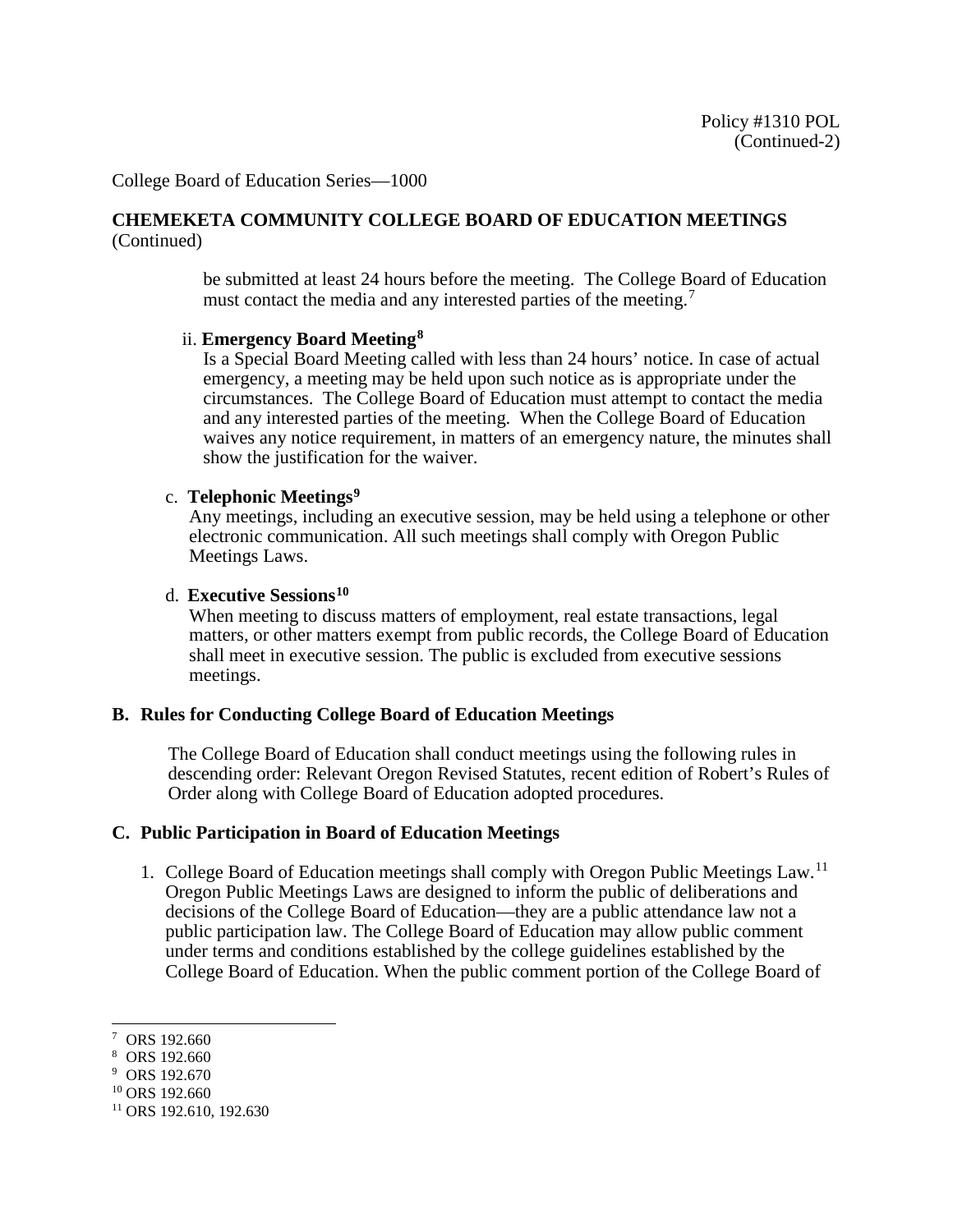## **CHEMEKETA COMMUNITY COLLEGE BOARD OF EDUCATION MEETINGS** (Continued)

Education meeting is opened, the presiding officer will read the college guidelines for public comment (time limit, etc.).

- 2. The presiding officer of the College Board of Education has the authority to keep order and impose any reasonable restrictions for the efficient and orderly conduct of the meeting. Any person who fails to comply with the rules of conduct or disrupts the meeting may be asked or required to leave the meeting. Individuals who fail to leave the meeting upon request become trespassers and are therefore subject to criminal prosecution. Examples of disruptive behavior are, but not limited to, the following:
	- Interrupts or disrupts the orderly meeting process;
	- Speaks without being recognized by the presiding officer;
	- Uses abusive or obscene language;
	- Conducts oneself in a manner, which constitutes a violation of college policies or is a crime under Oregon law.
- 3. The College Board of Education may consider items during the meetings under the agenda item labeled "Questions or comments from the audience." Citizen discussion time may be limited by the College Board of Education chairperson. Public discussion of any agenda items may be permitted by the chairperson with the consent of the College Board of Education. In the event there are more citizens wishing to attend a meeting than can be accommodated, the College Board of Education may defer the item of interest to a future meeting scheduled at another time in a larger facility.

## **D. Minutes of College Board of Education Meetings[12](#page-2-0)**

The College Board of Education shall provide for the taking of written minutes of all its meetings. Neither a full transcript nor a recording of the meeting is required, except as otherwise provided by law, but the written minutes must give a true reflection of the matters discussed at the meeting and the views of the participants. All minutes shall be available to the public within a reasonable time after the meeting, and shall include at least the following information:

- 1. All members of the College Board of Education present or those with excused or unexcused absence.
- 2. All motions, proposals, resolutions, orders, ordinances, and measures proposed and their disposition.

<span id="page-2-0"></span>j <sup>12</sup> ORS 192.650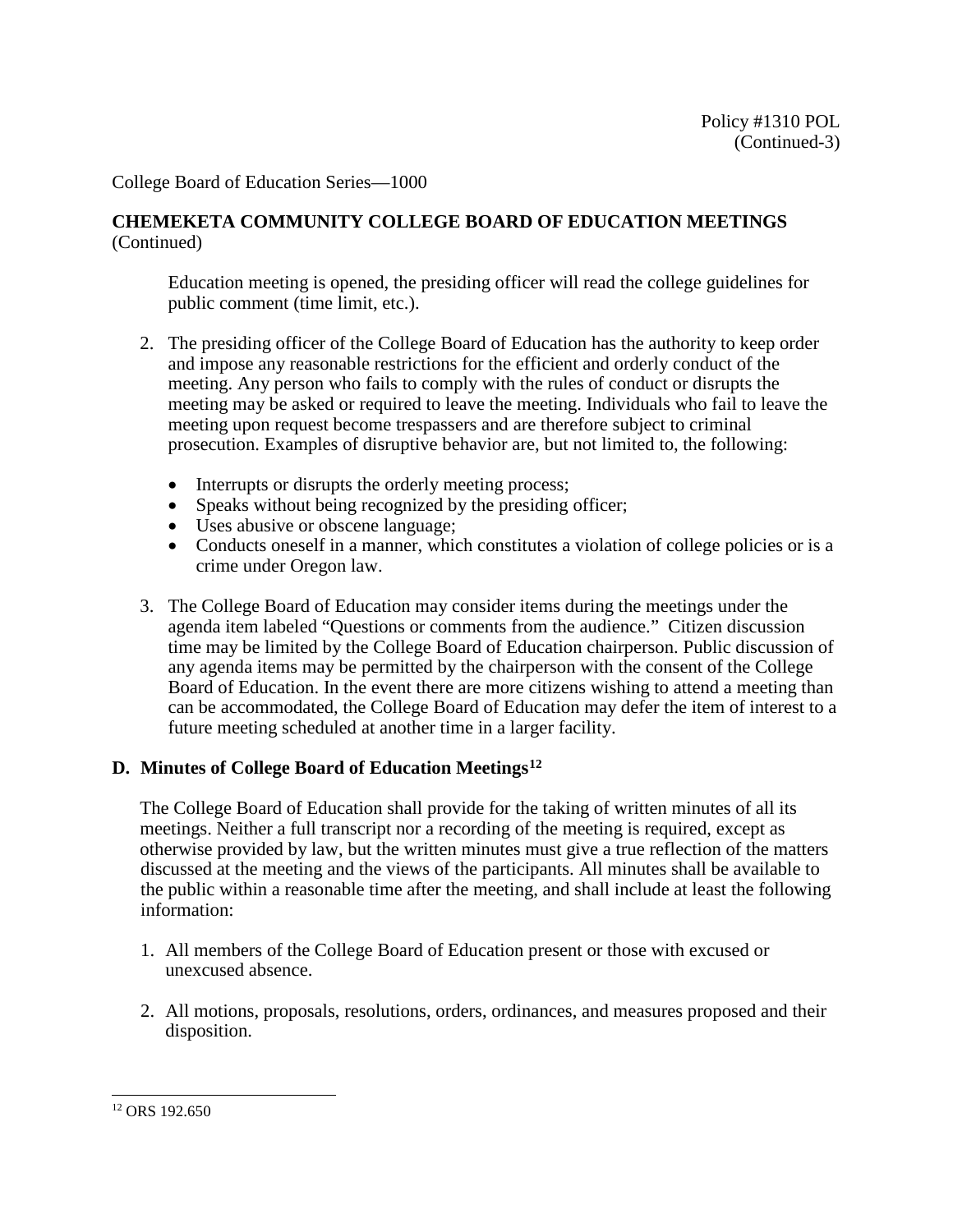## **CHEMEKETA COMMUNITY COLLEGE BOARD OF EDUCATION MEETINGS** (Continued)

- 3. The results of all votes. In recording votes for any meeting, the recording secretary shall designate members by name who cast votes on the non-prevailing side or who abstain, all members voting with the majority shall not be designated.
- 4. The substance of any discussion on any matter.
- 5. Late arrivals or early departures by College Board of Education members.
- 6. A reference to any document discussed at the meeting.
- 7. Minutes of executive sessions may be limited.<sup>[13](#page-3-0)</sup>

# **E. Order of Business and Procedure**

- 1. Four College Board of Education members will constitute a quorum for holding a meeting. An affirmative vote of the majority of all College Board of Education members will be required for the passage of a motion. The chairperson of the College Board of Education is expected to vote on all motions.
- 2. The agenda of the meetings will be prepared by the college president/chief executive officer or, if absent, by a member of the college president/chief executive officer's staff. Any College Board of Education member may request that the College Board of Education chair include an item on the agenda. If that request is supported by two other College Board of Education members, the chair must place the item on the agenda.
- 3. Generally, official action will not be taken on items that are not listed on the agenda.

# **F. Policies**

- 1. The college shall establish procedures for revisions in the policy manual and establishment of new policies.
- 2. Proposed policies shall be presented to the College Board of Education first as information and at the next meeting as an action item. The College Board of Education may suspend, amend, or revise enacted policies in an emergency situation.

<span id="page-3-0"></span>j  $13$  ORS 192.650(2)